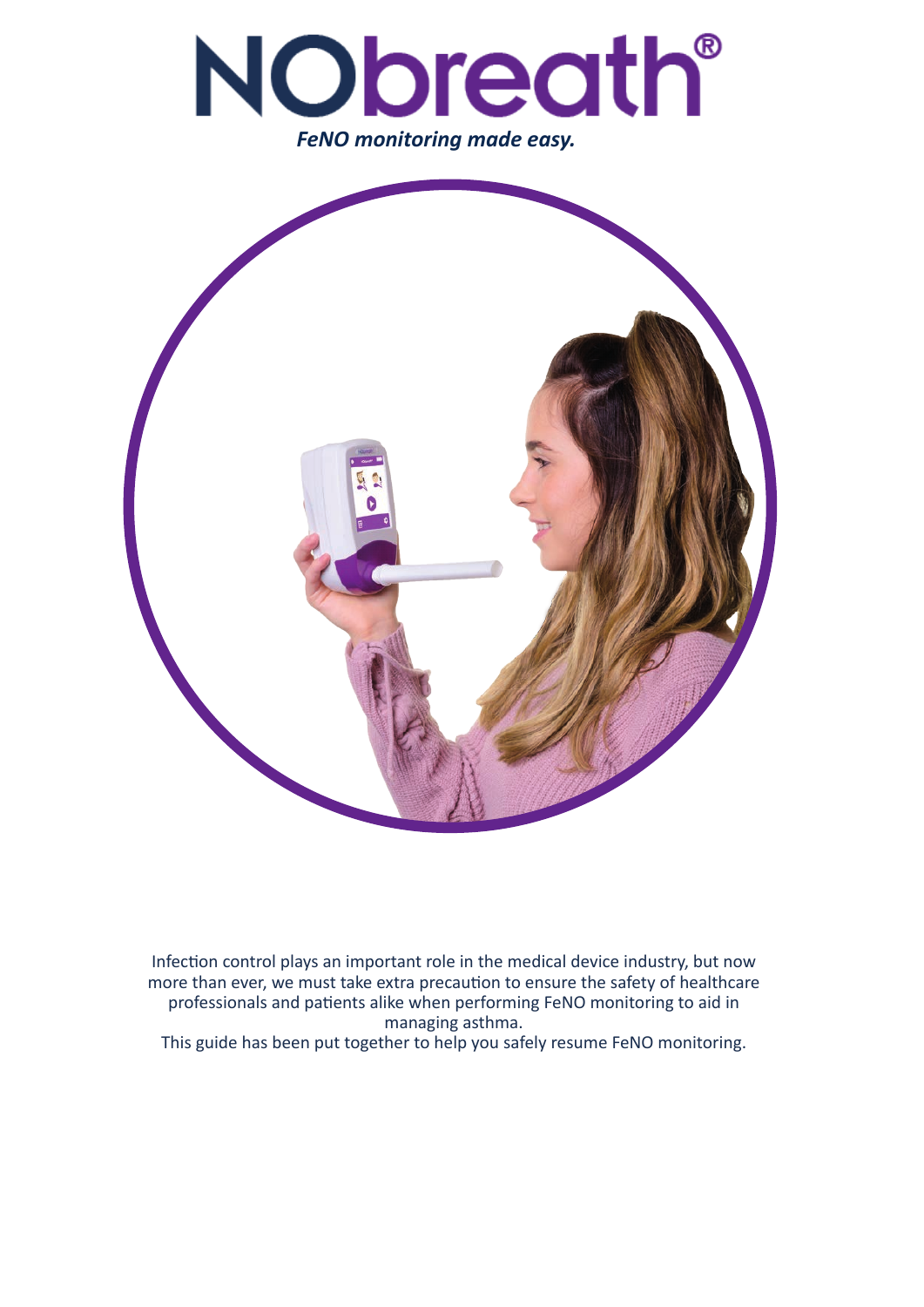## **Setting up the NObreath monitor:**



2

3



Please ensure you charge the NObreath® for 24 hours prior to use if it has not been used in a while. NOTE: The device will only charge whilst switched off.



Depending on how much time has passed, you may be asked to re-enter the time and date. Please input these details and save them to continue



The NObreath®️ set-up is now complete and you are ready to begin resuming FeNO breath testing